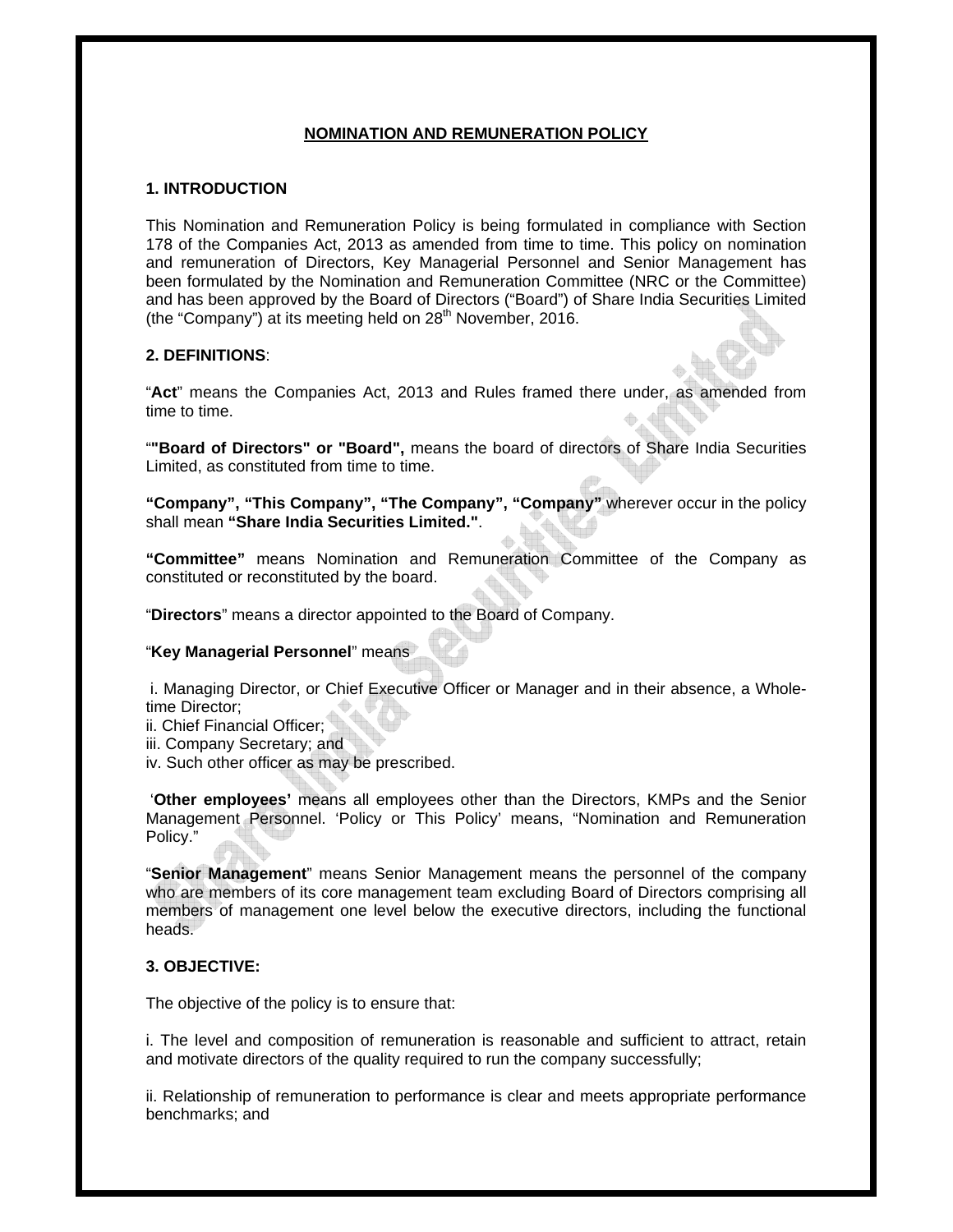iii. Remuneration to directors, key managerial personnel and senior management involves a balance between fixed and incentive pay reflecting short and long-term performance objectives appropriate to the working of the company and its goals.

# **4. ROLE OF THE COMMITTEE:**

The role of the NRC will be the following:

- To formulate criteria for determining qualifications, positive attributes and independence of a Director.
- To formulate criteria for evaluation of Independent Directors and the Board.
- To identify persons who are qualified to become Directors and who may be appointed in Senior Management in accordance with the criteria laid down in this policy.
- To carry out evaluation of Director's performance
- To recommend to the Board the appointment and removal of Directors and Senior Management
- To recommend to the Board policy relating to remuneration for Directors, Key Managerial Personnel and Senior Management.
- To devise a policy on Board diversity, composition, size.
- Succession planning for replacing Key Executives and overseeing
- To carry out any other function as is mandated by the Board from time to time and / or enforced by any statutory notification, amendment or modification, as may be applicable.
- To perform such other functions as may be necessary or appropriate for the performance of its duties

# **5. APPOINTMENT AND REMOVAL OF DIRECTOR, KEY MANAGERIAL PERSONNEL AND SENIOR MANAGEMENT**

a) The Committee shall identify and ascertain the integrity, qualification, expertise and experience of the person for appointment as Director, KMP or at Senior Management level and recommend his / her appointment, as per Company's Policy.

 b) A person should possess adequate qualification, expertise and experience for the position he / she is considered for appointment. The Committee has authority to decide whether qualification, expertise and experience possessed by a person is sufficient / satisfactory for the position.

 c) The Company shall not appoint or continue the employment of any person as Whole-time Director who has attained the age of seventy years. Provided that the term of the person holding this position may be extended beyond the age of seventy years with the approval of shareholders by passing a special resolution.

## **6. TERM / TENURE**

## **a) Managing Director/Whole-time Director**:

The Company shall appoint or re-appoint any person as its Executive Chairman, Managing Director or Executive Director for a term not exceeding five years at a time. No reappointment shall be made earlier than one year before the expiry of term.

## **b) Independent Director**: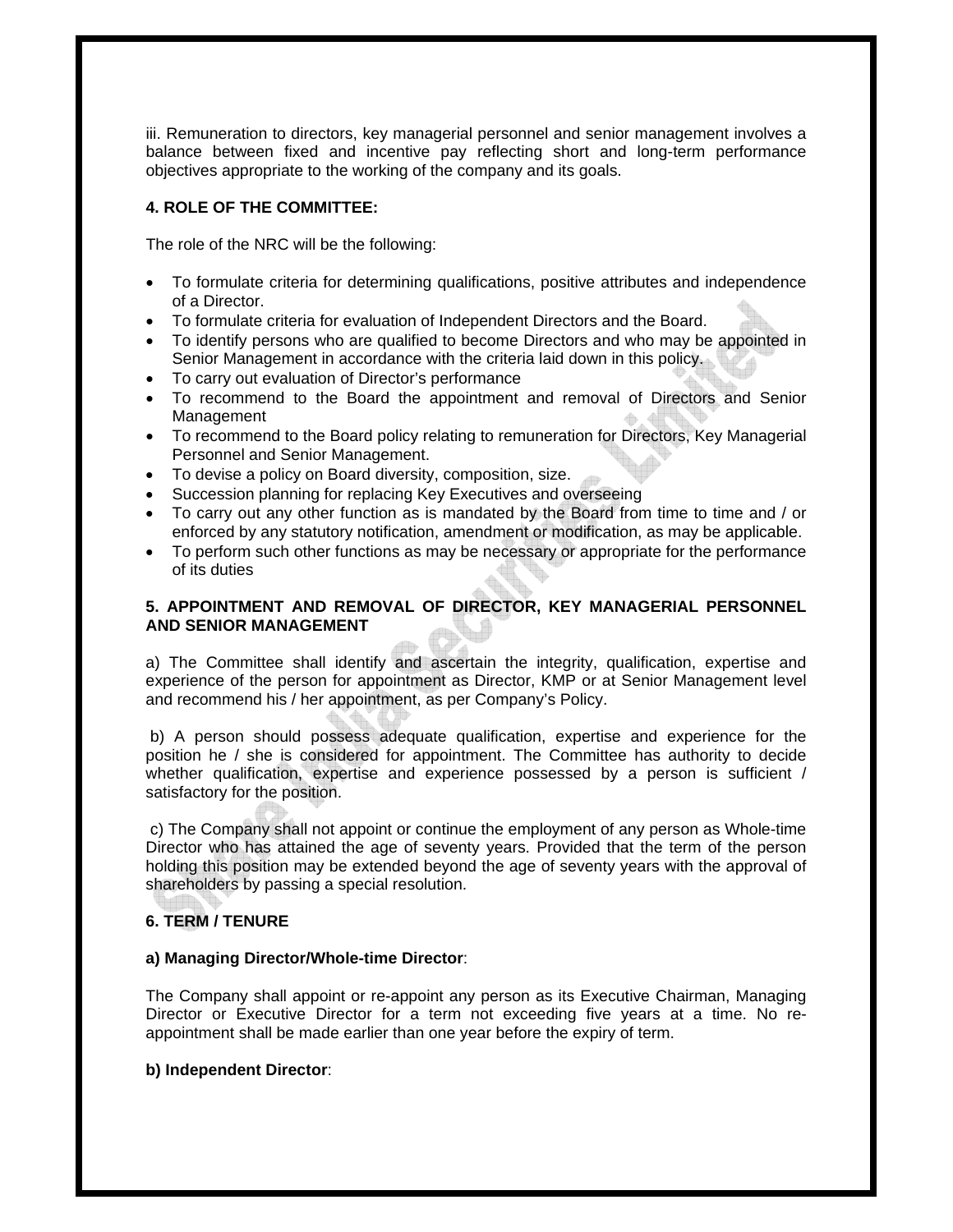An Independent Director shall hold office for a term up to five consecutive years on the Board of the Company and will be eligible for re-appointment on passing of a special resolution by the Company and disclosure of such appointment in the Board's report.

No Independent Director shall hold office for more than two consecutive terms of upto maximum of 5 years each, but such Independent Director shall be eligible for appointment after expiry of three years of ceasing to become an Independent Director.

Provided that an Independent Director shall not, during the said period of three years, be appointed in or be associated with the Company in any other capacity, either directly or indirectly.

At the time of appointment of Independent Director it should be ensured that number of Boards on which such Independent Director serves is restricted to seven listed companies as an Independent Director and three listed companies as an Independent Director in case such person is serving as a Whole-time Director of a listed company or such other number as may be prescribed under the Act.

## **7. EVALUATION, REMOVAL AND REITREMENT**

## **a) Evaluation:**

The Committee shall carry out evaluation of performance of Director, KMP and Senior Management Personnel yearly or at such intervals as may be considered necessary.

#### **b) Removal:**

The Committee may recommend with reasons recorded in writing, removal of a Director, KMP or Senior Management Personnel subject to the provisions and compliance of the Companies Act, 2013, rules and regulations and the policy of the Company.

## **c) Retirement:**

The Director, KMP and Senior Management Personnel shall retire as per the applicable provisions of the Act and the prevailing policy of the Company. The Board will have the discretion to retain the Director, KMP, Senior Management Personnel in the same position/ remuneration or otherwise even after attaining the retirement age, for the benefit of the Company.

## **10. REMUNERATION TO DIRECTORS/KEY MANAGERIAL PERSONNEL /SENIOR MANAGEMENT PERSONNEL**

## i) **Remuneration to Managing Director / Whole-time Directors:**

a) The Remuneration/ Commission etc. to be paid to Managing Director / Whole-time Directors, etc. shall be governed as per provisions of the Companies Act, 2013 and rules made there under or any other enactment for the time being in force and the approvals obtained from the Members of the Company.

b) The Nomination and Remuneration Committee shall make such recommendations to the Board of Directors, as it may consider appropriate with regard to remuneration to Managing Director / Whole-time Directors.

## ii) **Remuneration to Non- Executive / Independent Directors:**